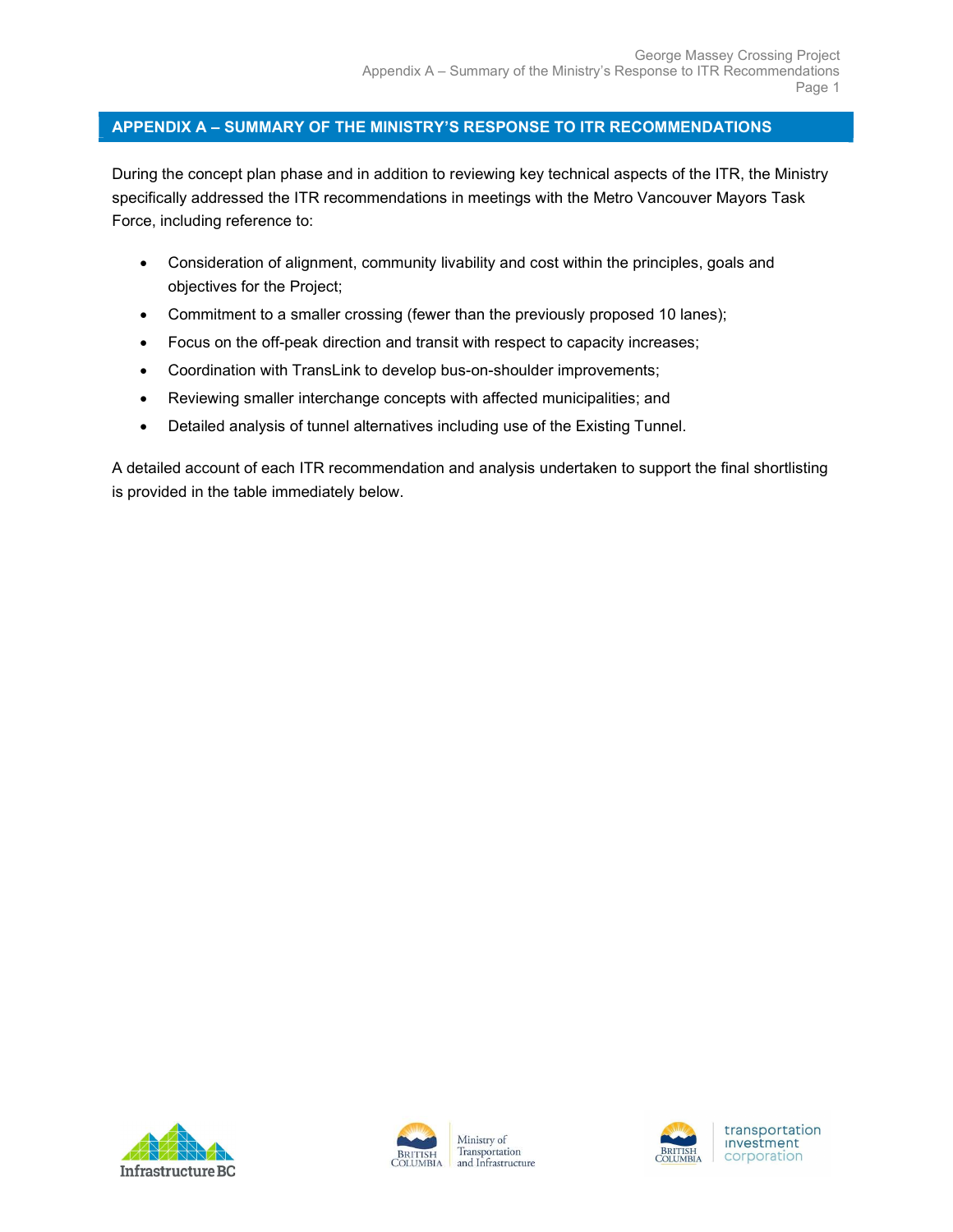|                                                              | <b>RECOMMENDATION FROM REPORT</b>                                                                                                                                                                                                                                                   | <b>TECHNICAL CONSIDERATIONS</b>                                                                                                                                                                                                                                                                                                                                                                                                                                                                                                                                                | <b>CONSULTATION HISTORY</b>                                                                                                                                                                                                                                                                                                         |  |
|--------------------------------------------------------------|-------------------------------------------------------------------------------------------------------------------------------------------------------------------------------------------------------------------------------------------------------------------------------------|--------------------------------------------------------------------------------------------------------------------------------------------------------------------------------------------------------------------------------------------------------------------------------------------------------------------------------------------------------------------------------------------------------------------------------------------------------------------------------------------------------------------------------------------------------------------------------|-------------------------------------------------------------------------------------------------------------------------------------------------------------------------------------------------------------------------------------------------------------------------------------------------------------------------------------|--|
| <b>1.0 PROJECT NEEDS, OBJECTIVES AND FUNCTIONAL CRITERIA</b> |                                                                                                                                                                                                                                                                                     |                                                                                                                                                                                                                                                                                                                                                                                                                                                                                                                                                                                |                                                                                                                                                                                                                                                                                                                                     |  |
| 1.1                                                          | Undertake formal trade-off studies and<br>present value analyses for each of the<br>major project components to confirm that<br>they result in value for money.                                                                                                                     | Trade off studies conducted as part of the<br>assessment of options to date have included<br>cost estimates.                                                                                                                                                                                                                                                                                                                                                                                                                                                                   | Involved Metro Vancouver, TransLink, Delta, Richmond<br>and TFN in developing the evaluation framework (staff and<br>elected officials). Engaged with other participating First<br>Nations to seek feedback on draft framework.                                                                                                     |  |
| 1.2                                                          | Re-evaluate appropriateness of the<br>criteria "eliminate queuing at any time to<br>2045," and its related impacts and costs.                                                                                                                                                       | Re-visited traffic forecasts using the updated<br>TransLink RTM model. Illustrated that 8-lane<br>bridge (with or without transit priority) would<br>serve demand in all directions with improved<br>travel time as compared with today until at<br>least 2035. After that, without additional lane<br>dedication peak direction queuing will begin to<br>approach current levels; however, the benefit<br>of additional lanes in non-peak times such as<br>mid-day, evenings and weekends will provide<br>significant benefits, particularly for good<br>movers and tourists. | As part of the engagement process, agreed with Metro<br>Vancouver Mayors Task Force (and staff) that "managing"<br>congestion in the peak direction is sufficient provided that<br>there are additional incentives to use transit, such as<br>transit priority lanes. This is consistent with the province's<br>CleanBC initiative. |  |
| 1.4                                                          | Re-evaluate median transit lanes and<br>stations and the criterion to "provide<br>convenience of transit by improving<br>infrastructure".                                                                                                                                           | Revisited the Provincial Highway 99 King<br>George Highway to Oak St. Bridge Corridor<br>Assessment report (Urban Systems, 2009),<br>which envisioned "bus on shoulder" and<br>incorporated this approach into traffic analysis.<br>Re-designed interchange concepts at<br>Steveston and Highway 17A to accommodate<br>this approach, reducing the size and cost of<br>both interchanges.                                                                                                                                                                                      | Discussed with TransLink staff who agreed with this<br>approach given that TransLink's plan continues to call for<br>all transit vehicles on Highway 99 to exit at Steveston<br>Highway for pick-ups and drop-offs.<br>Shoulder transit lanes were also endorsed by the Metro<br>Vancouver Mayors' Task Force and the Board.        |  |
| 1.5                                                          | Re-evaluate criteria to (i) "provide a clear<br>span structure with no piers in the River"<br>and (ii) "construct project within existing<br>corridor and reduce footprint of project<br>infrastructure" to de-risk the construction<br>of the project and reduce the capital cost. | See 4.1 and 4.2 below.                                                                                                                                                                                                                                                                                                                                                                                                                                                                                                                                                         | See 4.1 and 4.2 below.                                                                                                                                                                                                                                                                                                              |  |





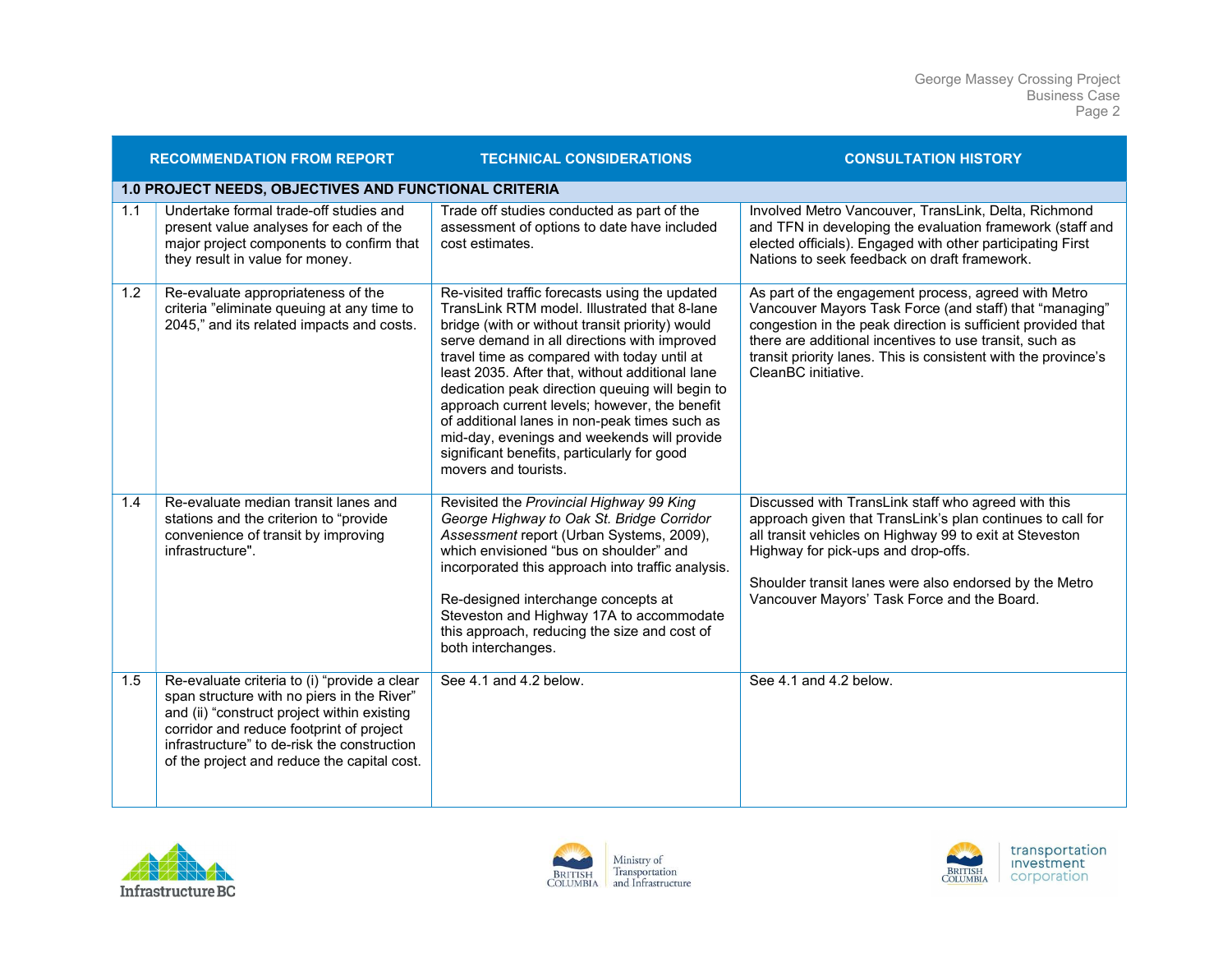|     | <b>RECOMMENDATION FROM REPORT</b>                                                                              | <b>TECHNICAL CONSIDERATIONS</b>                                                                                                                                                                                                 | <b>CONSULTATION HISTORY</b>                                                                                                                                                                                                                                                                                                                                                                                                                                  |
|-----|----------------------------------------------------------------------------------------------------------------|---------------------------------------------------------------------------------------------------------------------------------------------------------------------------------------------------------------------------------|--------------------------------------------------------------------------------------------------------------------------------------------------------------------------------------------------------------------------------------------------------------------------------------------------------------------------------------------------------------------------------------------------------------------------------------------------------------|
|     | <b>2.0 EXISTING TUNNEL</b>                                                                                     |                                                                                                                                                                                                                                 |                                                                                                                                                                                                                                                                                                                                                                                                                                                              |
| 2.1 | Complete a comprehensive feasibility<br>study to confirm the scope and cost to<br>upgrade the Existing Tunnel. | The COWI team confirmed the technical<br>feasibility and approximate cost of doing so.<br>The COWI team also investigated possible<br>configurations for active transportation, local<br>traffic, transit and utility corridor. | Results of COWI's analysis were shared with Indigenous<br>groups, the agency staff working group the Metro<br>Vancouver Mayors Task Force and Board, and with<br>participating municipalities and used in shortlisting<br>discussions.<br>TransLink did not support using the Existing Tunnel for<br>transit only because it would add travel time.<br>The BC Trucking Association does not support options that<br>would limit use by over height vehicles. |
|     |                                                                                                                |                                                                                                                                                                                                                                 |                                                                                                                                                                                                                                                                                                                                                                                                                                                              |





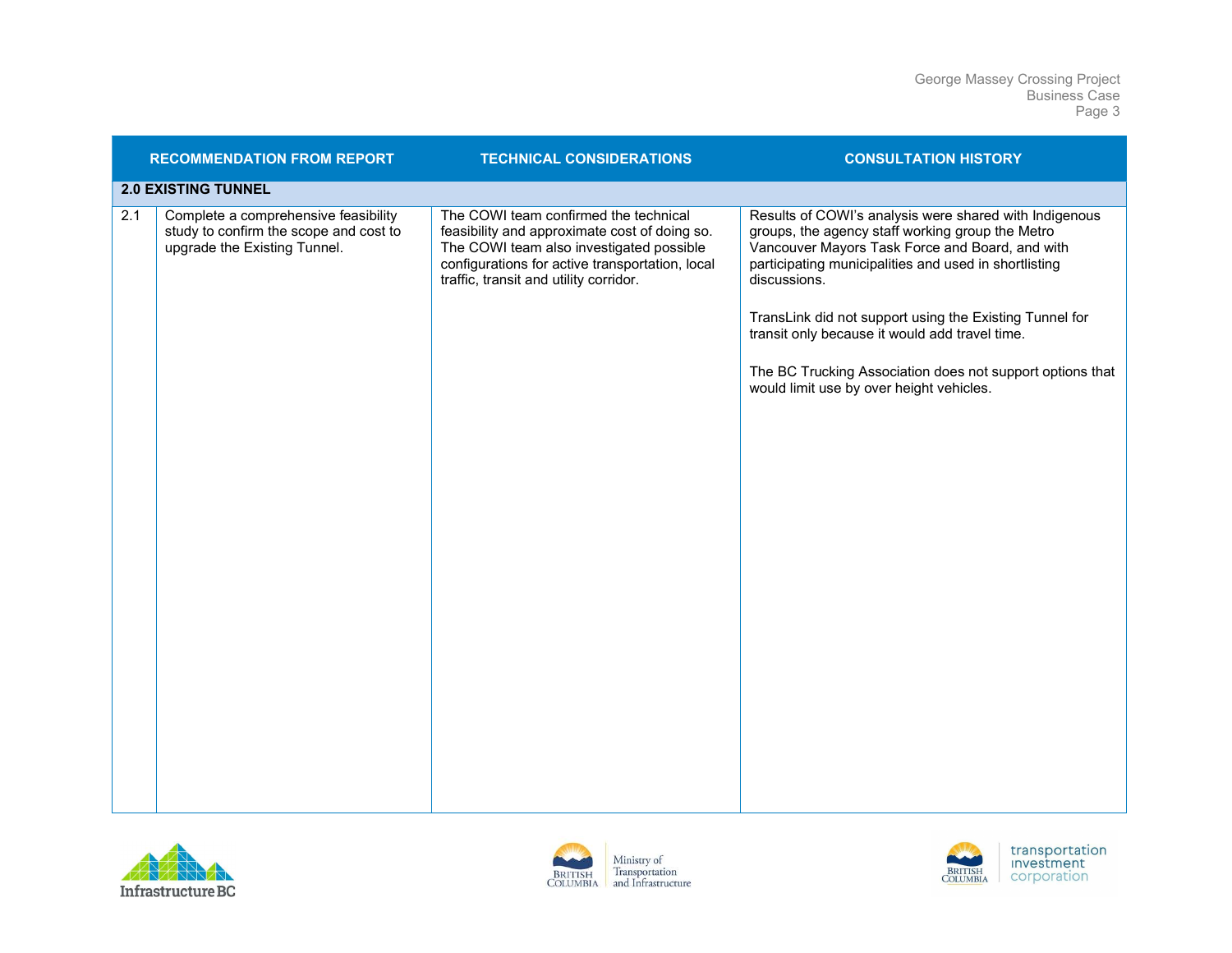|     | <b>RECOMMENDATION FROM REPORT</b>                                                                                                                              | <b>TECHNICAL CONSIDERATIONS</b>                                                                                                                                                                                                                                                                                                                                                                                                                                                                          | <b>CONSULTATION HISTORY</b>                                                                                                                                                                                                                                                                                                                                                                                                                                                                                                                                                                                                                                                                                                                                                                                                                                                                                                                                                                                                                                                                                                                                                                                                                                                                                                                                                                                                                                                           |
|-----|----------------------------------------------------------------------------------------------------------------------------------------------------------------|----------------------------------------------------------------------------------------------------------------------------------------------------------------------------------------------------------------------------------------------------------------------------------------------------------------------------------------------------------------------------------------------------------------------------------------------------------------------------------------------------------|---------------------------------------------------------------------------------------------------------------------------------------------------------------------------------------------------------------------------------------------------------------------------------------------------------------------------------------------------------------------------------------------------------------------------------------------------------------------------------------------------------------------------------------------------------------------------------------------------------------------------------------------------------------------------------------------------------------------------------------------------------------------------------------------------------------------------------------------------------------------------------------------------------------------------------------------------------------------------------------------------------------------------------------------------------------------------------------------------------------------------------------------------------------------------------------------------------------------------------------------------------------------------------------------------------------------------------------------------------------------------------------------------------------------------------------------------------------------------------------|
|     | <b>3.0 TRAFFIC MODELLING AND FORECASTING</b>                                                                                                                   |                                                                                                                                                                                                                                                                                                                                                                                                                                                                                                          |                                                                                                                                                                                                                                                                                                                                                                                                                                                                                                                                                                                                                                                                                                                                                                                                                                                                                                                                                                                                                                                                                                                                                                                                                                                                                                                                                                                                                                                                                       |
| 3.1 | Consider changing the original functional<br>criteria of "Eliminate queuing at any time<br>to 2045" to allow a reasonable level of<br>queuing at peak periods. | Additional modelling by McElhanney confirmed<br>the ITR conclusion and was the basis for<br>discussions with the Metro Vancouver Mayors<br><b>Task Force</b><br>Additional traffic modelling was conducted by<br>COWI (McElhanney), which includes recent<br>improvements at the Alex Fraser Bridge and<br>the confirmed plan for the Pattullo Bridge<br>Replacement Project. The technical report<br>confirmed that given forecast population and<br>economic growth a minimum of 6-lanes is<br>needed. | The Project Team discussed the criterion with Indigenous<br>groups, various levels of government, and key<br>stakeholders, confirming support for managing, rather than<br>trying to eliminate congestion.<br>1. The following agencies specifically expressed<br>support for added capacity that also promotes transit<br>ridership (entries with * denote written confirmation,<br>all others are as documented in meeting notes):<br><b>Musqueam First Nation</b><br>Tsawwassen First Nation*<br>$\bullet$<br><b>Kwantlen First Nation</b><br>$\bullet$<br>Lake Cowichan First Nation<br>$\bullet$<br>Metro Vancouver Board*<br>$\bullet$<br>TransLink staff*<br>City of Delta*<br>City of Richmond*<br>City of Surrey<br>$\bullet$<br>City of Burnaby staff<br>City of Coquitlam staff<br>$\bullet$<br><b>Langley City</b><br>Township of Langley staff<br>$\bullet$<br>City of New Westminster staff<br>$\bullet$<br>City of Vancouver staff<br>City of White Rock<br>Gateway Transportation Collaboration Forum<br>Government of Canada*<br>Vancouver Fraser Port Authority<br>Vancouver Airport Authority*<br>$\bullet$<br>Fraser River community Hwy 99 mayors and<br>$\bullet$<br>First Nation chiefs task force*<br>The following agencies expressed a preference for a<br>2.<br>solution that also offers increased peak direction<br>capacity:<br>Delta Chamber of Commerce<br>Richmond Chamber of Commerce*<br>Surrey Board of Trade<br>Greater Vancouver Board of Trade |







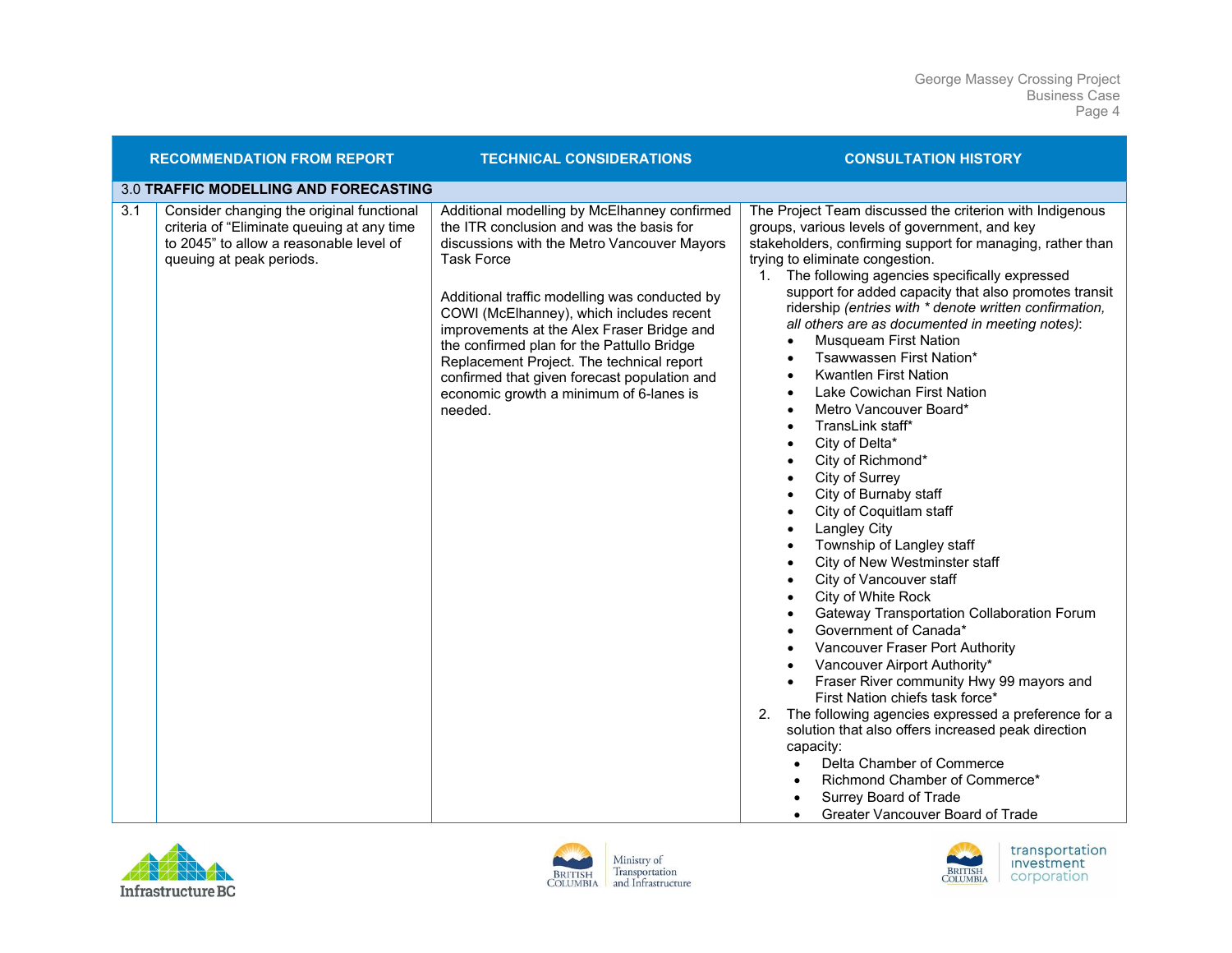|     | <b>RECOMMENDATION FROM REPORT</b>                                                                                                                      | <b>TECHNICAL CONSIDERATIONS</b>                                                                                                                                                                                                                                                                                                                                                                                                                                                     | <b>CONSULTATION HISTORY</b>                                                                                                                                                                                                                                                                                                                                |  |  |
|-----|--------------------------------------------------------------------------------------------------------------------------------------------------------|-------------------------------------------------------------------------------------------------------------------------------------------------------------------------------------------------------------------------------------------------------------------------------------------------------------------------------------------------------------------------------------------------------------------------------------------------------------------------------------|------------------------------------------------------------------------------------------------------------------------------------------------------------------------------------------------------------------------------------------------------------------------------------------------------------------------------------------------------------|--|--|
|     | <b>4.0 HIGHWAY AND BRIDGE REVIEW</b>                                                                                                                   |                                                                                                                                                                                                                                                                                                                                                                                                                                                                                     |                                                                                                                                                                                                                                                                                                                                                            |  |  |
| 4.1 | Consider allowing some construction in<br>the river with suitable mitigation and<br>compensation measures.                                             | The COWI team's analysis confirmed that as<br>the river piers would need to resist significant<br>ship impact loads (assumed to be from a<br>60,000 DWT vessel), there would be little, or<br>no cost savings associated with allowing piers<br>in the river and shortening the main span of<br>the bridge.                                                                                                                                                                         | Technical information was shared with and accepted by<br>participating organizations noted above. No one requested<br>that we consider including piers, and some suggested the<br>new crossing should also avoid piers in Deas Slough.<br>The Project Team reviewed COWI's findings with the<br>Independent Technical Reviewer who confirmed<br>agreement. |  |  |
| 4.2 | Consider allowing the new crossing to be<br>located off of the existing highway<br>alignment.                                                          | COWI's design incorporated this refinement                                                                                                                                                                                                                                                                                                                                                                                                                                          | Cost saving aspects of the proposed bridge alignment<br>were shared with and accepted by participating groups.                                                                                                                                                                                                                                             |  |  |
| 4.3 | Consider allowing some encroachment<br>on agricultural and park lands with<br>suitable mitigation and compensation<br>measures.                        | While the project goals and objectives<br>continue to reflect a desire to minimize such<br>impacts, the Ministry did not constrain the<br>COWI team to meet the same net impacts as<br>the previous design. The resulting concepts<br>have differing encroachments on park and<br>agricultural lands, and in some cases more<br>than the previous reference design.<br>Details are documented in the Environmental<br>Input to GMC Multiple Accounts Evaluation<br>(Hemmera, 2019). | Effects were shared with participating groups and the<br>Hemmera report was posted to the project website.                                                                                                                                                                                                                                                 |  |  |
|     | 5.0 HOV/TRANSIT                                                                                                                                        |                                                                                                                                                                                                                                                                                                                                                                                                                                                                                     |                                                                                                                                                                                                                                                                                                                                                            |  |  |
| 5.1 | Consider eliminating the median<br>HOV/transit provisions in favor of<br>maintaining the existing bus shoulder<br>lanes and off highway transit stops. | All of the options developed for the GMC<br>Project assume bus-on-shoulder in/on the new<br>crossing.                                                                                                                                                                                                                                                                                                                                                                               | See item 1.4 above                                                                                                                                                                                                                                                                                                                                         |  |  |
| 5.2 | Consider providing transit infrastructure<br>that is appropriate based on regional<br>transportation planning.                                         | See item 1.4 above                                                                                                                                                                                                                                                                                                                                                                                                                                                                  | See item 1.4 above                                                                                                                                                                                                                                                                                                                                         |  |  |